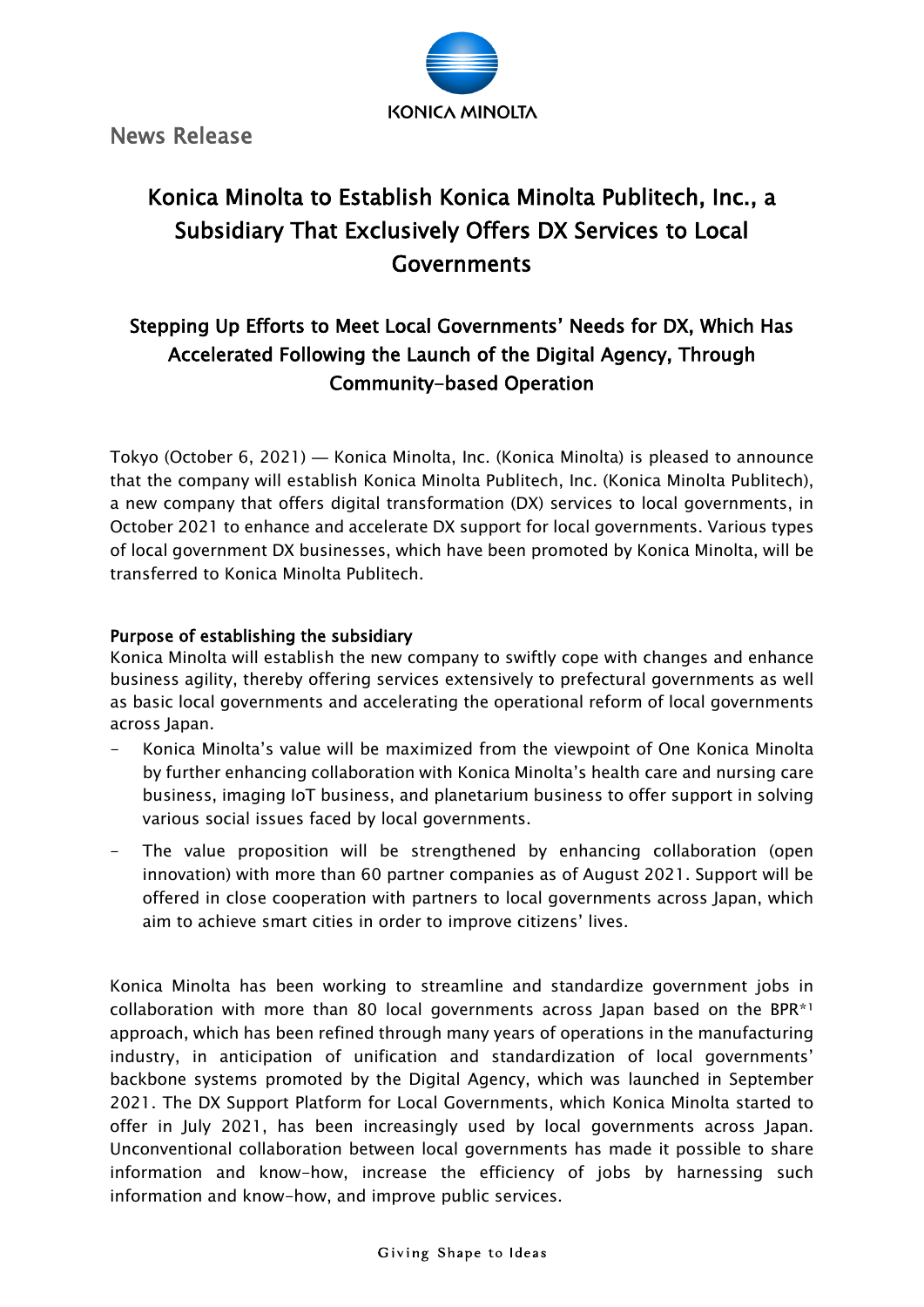Konica Minolta Publitech will further upgrade and expand its services by enhancing collaboration with external partners to deploy the "publitech" business\*² based on an open platform. Services offered by local governments are expected to be rapidly digitized with the establishment of the Digital Agency. To swiftly cope with the change, the new company will be established to enhance business agility. It will offer various services to local governments across Japan and enhance community-based operation to meet the ever-growing needs of local governments for DX. The company aims to deploy its business to 100 local governments during FY2021, and 1,000 by FY2023.

\*1: BPR, business process reengineering, refers to redesigning of the current jobs and business processes, such as flows and systems, to achieve a drastic reform based on a fundamental review of the existing organizations and systems to fulfill the intrinsic goal of the jobs.

\*2: Publitech is a word coined from "public" and "technology." It aims to increase the operational efficiency by using technologies and make time for formulating strategies for citizens and proposing and implementing creative plans, to which local government employees are expected to commit.

| Name            | Konica Minolta Publitech, Inc.                         |
|-----------------|--------------------------------------------------------|
| Representative  | President Mikio Beppu                                  |
| Location of the | JP Tower, 2-7-2 Marunouchi, Chiyoda-ku, Tokyo          |
| head office     | 100-7015, Japan                                        |
| Establishment   | October 2021                                           |
| <b>Business</b> | Support for local governments to reform their job flow |
| description     | by streamlining and standardizing government jobs      |
|                 | and using the DX Support Platform for Local            |
|                 | Governments                                            |
|                 |                                                        |
|                 | Promotion of Konica Minolta's multifaceted             |
|                 | businesses and smart projects for local governments    |
|                 | in various fields through open innovation              |
| Capital         | 250 million yen                                        |
| Shareholder     | Konica Minolta, Inc. (100%)                            |

#### Overview of the Company

### Background and Details

In 2015, Konica Minolta started to focus on identifying the non-financial values of each organization, in addition to the financialized core capabilities of each division, as the One Konica Minolta activity. The DX Support Platform for Local Governments utilizes Konica Minolta's quality management know-how, which is one of the non-financial values.

Recently, local governments are facing unprecedented manpower shortages. The workload of each government employee has been increasing due to the Covid-19 pandemic and natural disasters. Furthermore, employees have been aging and their number has been decreasing sharply. Meanwhile, the number of applications that must be handled, including those for welfare services, has been increasing in line with the aging